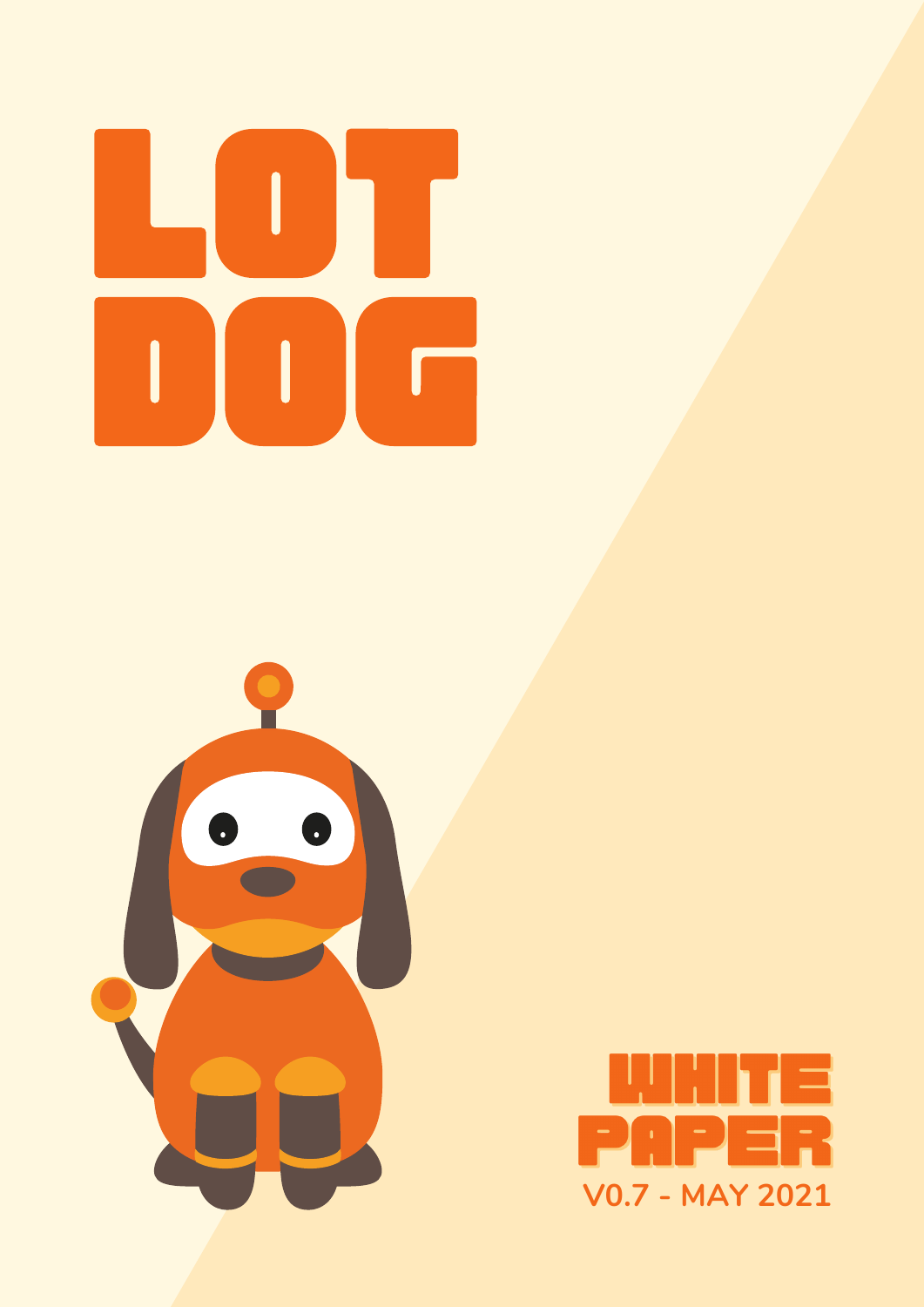

### **LOTDOG WAS CREATED TO DISRUPT THE AUTO-YIELD TOKEN INDUSTRY.** HE HAS ANALYZED ALL THE EXISTING SYSTEMS, DISMANTLED THEM FOR THEIR BEST PARTS AND ADDED HIS OWN UNIQUE NEW MECHANISM, BRINGING A FUN AND REWARDING EXPERIENCE TO ANYONE THAT INTERACTS WITH HIM. BY USING THE CHAINLINK ORACLE VRF HE SELECTS ONE OF HIS HUMAN FRIENDS EVERY EIGHT HOURS AND GRANTS THEM A GIFT FAR GREATER THAN THEY COULD EVER IMAGINE.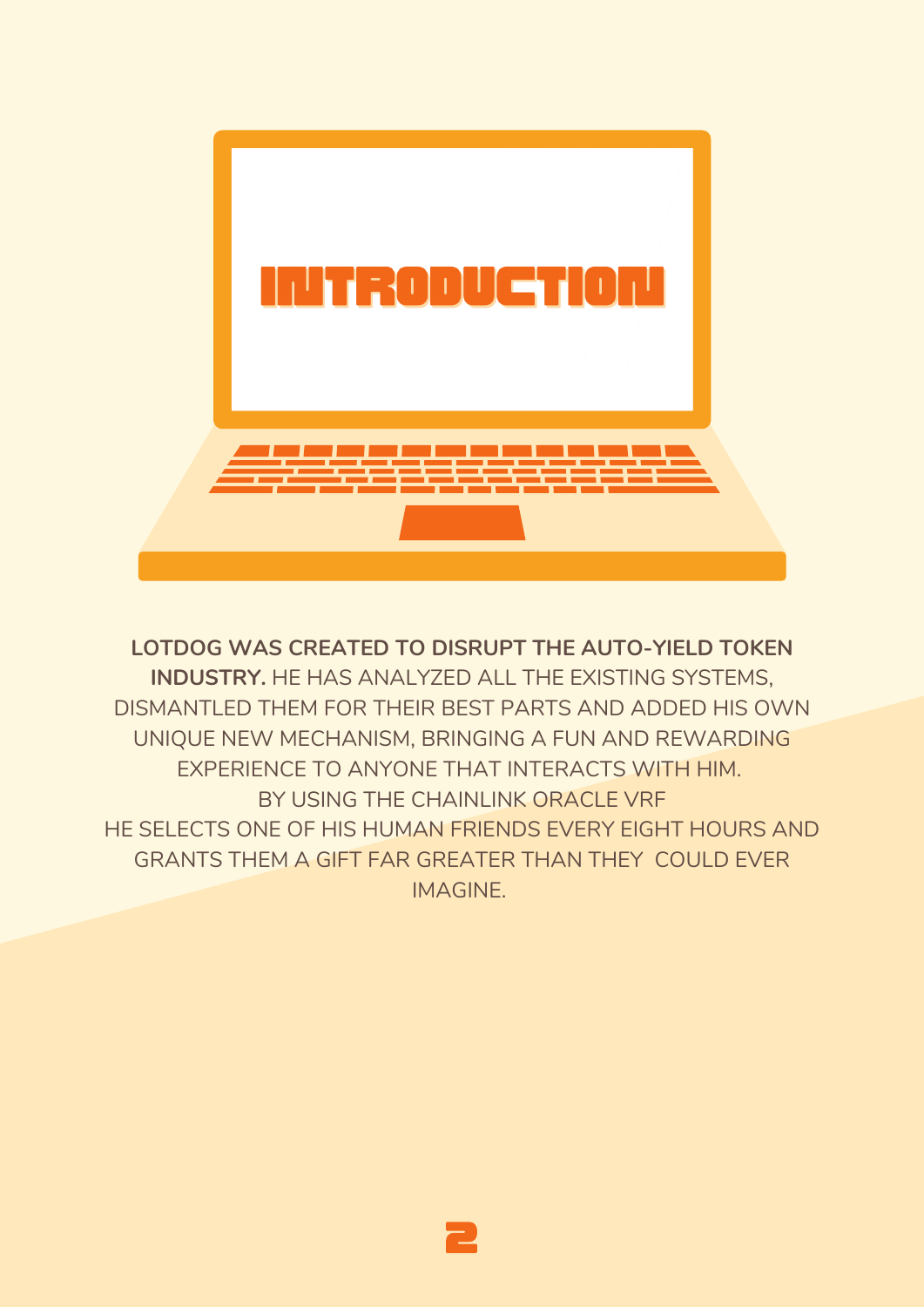# KEY FEATURES

**LOTDOG'S TECHNOLOGY IS FAR BEYOND ALL OTHER ROBOTS IN THE INDUSTRY. THE MORE PEOPLE INTERACT WITH HIM THE STRONGER HE GETS.**

**4% OF EACH TRANSACTION** IS USED TO FUEL HIS LIQUIDITY TANKS, ENSURING A STEADILY RISING LEVEL OF STABILITY AND A RUNTIME FOR ALL ETERNITY.

**4% OF EACH TRANSACTION** IS USED TO UPGRADE THE DIAMOND PLATED PAWS OF LOTDOG HOLDERS, REWARDING ALL OF THEM THROUGH EVERY BUY AND SELL TRANSACTION.

**2% OF EACH TRANSACTION** GOES INTO THE LOTTERY POOL THAT LOTDOG GIVES AWAY TO ONE OF HIS FRIENDS EVERY EIGHT HOURS, REWARDING THEM WITH RICHES FAR BEYOND MEASUREMENT.

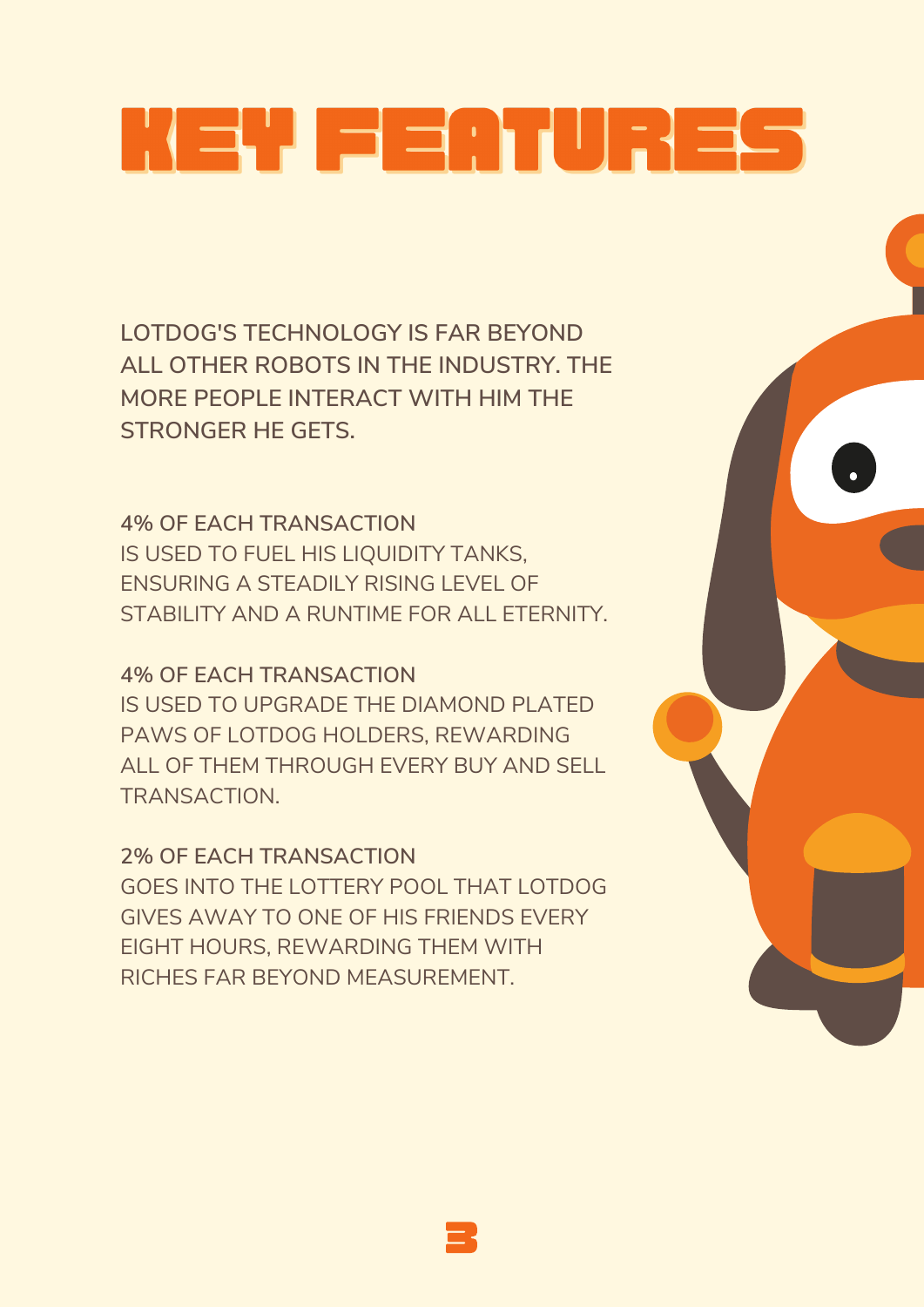

2% OF EVERY \$LOTDOG TRANSACTION ARE AUTOMATICALLY TRADED FOR BNB AND THEN ADDED INTO THE JACKPOT.

EVERY EIGHT HOURS, LOTDOG CHECKS IF HIS LOTTERY POOL HAS REACHED THE MINIMAL JACKPOT LEVEL.

IF THE LOTTERY POOL PASSED THE THRESHOLD, HE CALLS UP CHAINLINK'S VRF FUNCTION TO TRULY AT RANDOM PICK ONE QUALIFIED HUMAN AND SENDS HIM ALL OF HIS GATHERINGS. IF THE LOTTERY POOL IS SMALLER THAN THE THRESHOLD, HE CONTINUES TO COLLECT LIQUIDITY FOR ANOTHER EIGHT HOURS.

### **HOW TO QUALIFY:**

- MAKE ONE BUY TRANSACTION WORTH 0.05 BNB OR MORE

- EACH WALLET CAN ONLY ENTER ONCE EACH LOTTERY CYCLE

4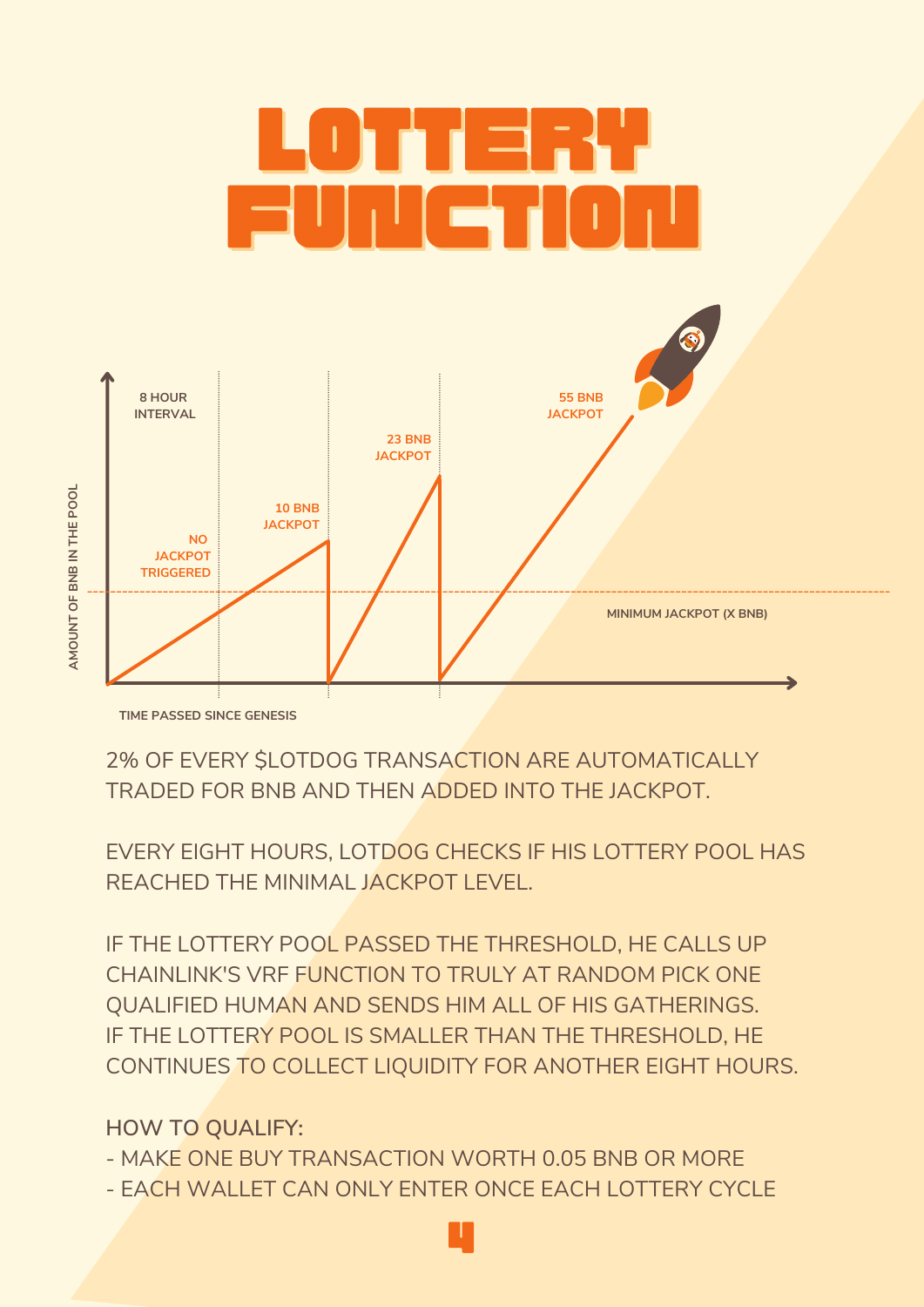

UNICRYPT EARLY SUPPORTER WHITELIST PANCAKESWAP INITIAL LIQUIDITY FUND CREW & DEV TOKEN (BURNED BEFORE LAUNCH) TREASURY RESERVE

350.000.000.000.000 300.000.000.000.000 250.000.000.000.000

100.000.000.000.000

**TOTAL RESERVE**

**1.000.000.000.000.000**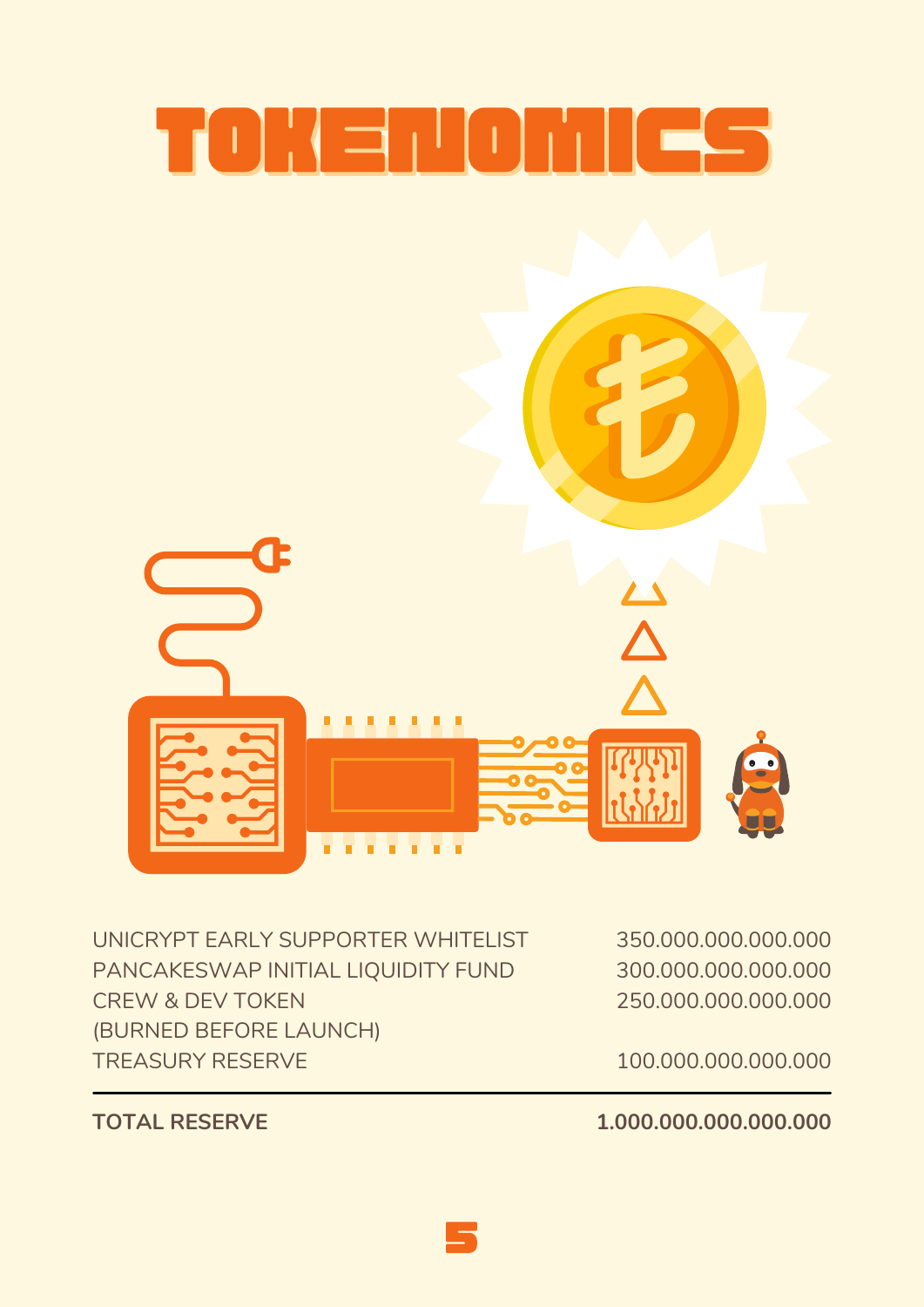## RUADINAP

**Q1** TOKEN CONCEPT SMART CONTRACT TESTNET LAUNCH

### **Q2**

WEBSITE & COMMUNITY LAUNCH TOKEN GENERATION PANCAKESWAP LISTING PUBLIC SECURITY AUDIT MARKETING CAMPAIGN

**Q3**

CENTRALIZED EXCHANGE LISTINGS NFT PARTNERSHIPS IDO PLATFORM

> **Q4** LOTDOG V2